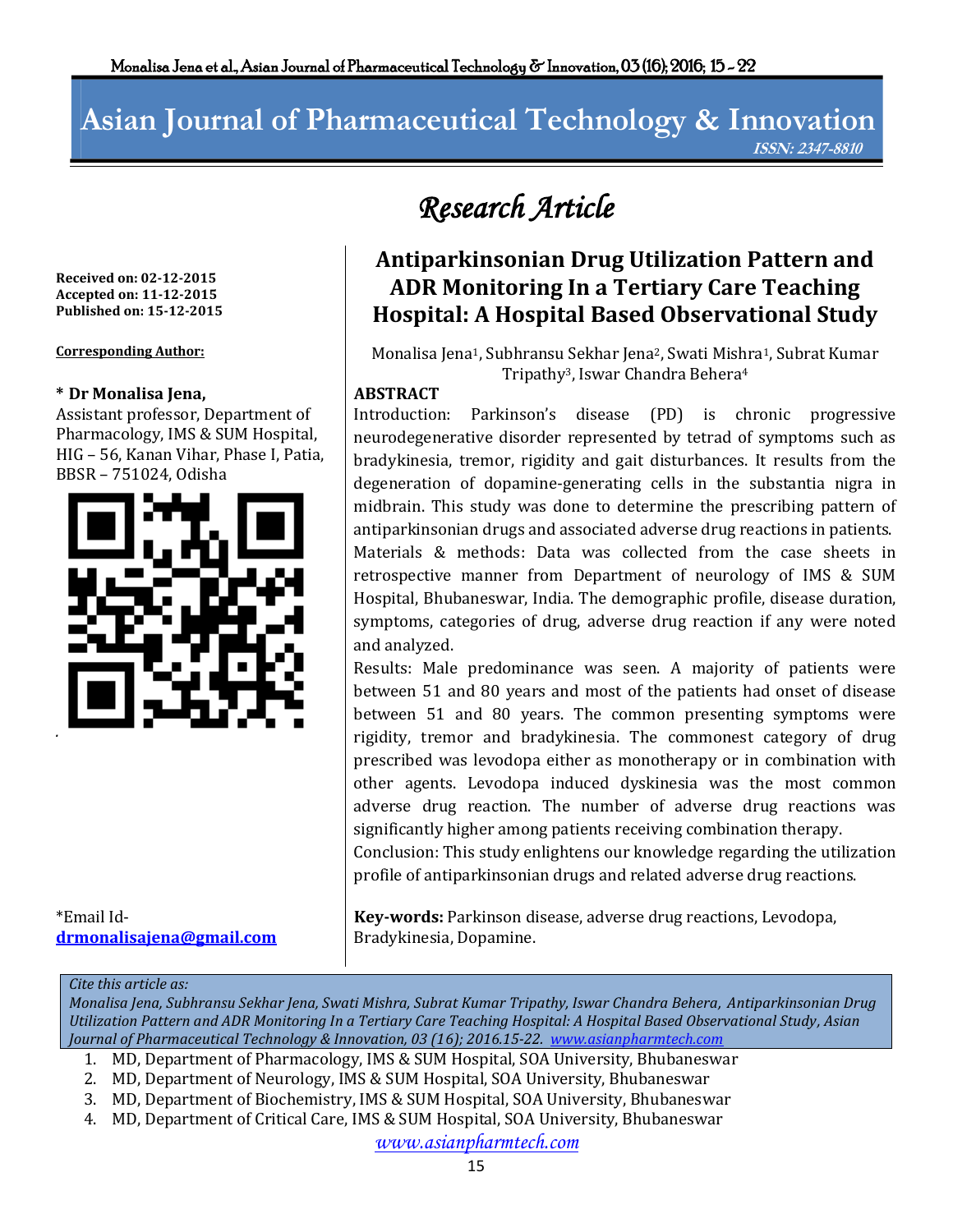#### **INTRODUCTION:**

Parkinson's disease (PD) is a worldwide progressive neurological disorder that occurs due to neuronal damage or impairment which produces dopamine in a midbrain structure & responsible for controlling muscle movement specifically coordinated muscle function. Symptoms of Parkinson's disease begin to appear after 80% damage of these neurons. PD, at present has no permanent cure, even there is variety of pharmacological and surgical treatment options available  $1-3$ , usually end in severe disability. As it is a chronic disease, the disease burden increases with loss of quality of life which may be due to both disease and drug associated risks, requiring extensive utilization of both health care and community services 4-8.

PD is not uncommon having a prevalence of 0.3% to 2% among 65 years and older persons 9. There is various development of advances in pharmacological management of PD in recent years which ranges from levodopa as the only effective treatment in the early 1960s<sup>10</sup>, to other compounds such as enzyme inhibitors and dopamine agonists. Pharmacoepidemiological data also showed that the traditional patterns of prescribing in different countries even in different tertiary care hospitals are different from each other <sup>11</sup>.

Economic status of a country (health care cost) <sup>12</sup> is having a greater effect over a predicted increase in life expectancy <sup>13</sup> of elderly patients with PD. As the prevalence of PD rises, the burden on economic status of the family members increases. Therefore physician should maintain good prescribing habit to decrease the health care cost14. There is also lack of knowledge about the difference of prescribing pattern in different organization or tertiary care hospitals which is specifically influenced by lifelong burden of a disease which is in tern affected by many factors.

#### **AIM OF THE STUDY:**

The present study aimed to evaluate the prescribing pattern of antiparkinsonian drugs including the demographic profile, clinical pattern, the categories of drug, patterns & types of prescription and their adverse effects.

#### **PATIENTS & METHODS:**

The study was a retrospective hospital based prescribing pattern review conducted in the Neurology department in collaboration with the Department of Pharmacology, IMS & SUM Hospital, SOA University, Bhubaneswar, Odisha. Permission from the institutional ethics committee was obtained. The duration of study was one year from Jan 2014 to Jan 2015. Medical case sheets, drug charts, laboratory investigations and neuro imaging were recorded in a self-designed standardized proforma and analyzed. The collected data included the following elements: demography, current diagnosis, medical history, medications prescribed {dose, route of administration, frequency, therapy duration, indication, pharmacological classification, marketing categories [generic or branded, single or fixed dose combination and new or old drugs per Central Drug Standard Control Organization (CDSCO) - India classification]} and ADRs occurred to the sample population.

Only patients aged 40 years and older were included in this study as PD is more common in patients of this age group (Movement Disorder Society Task Force on Rating Scales for Parkinson's Disease, 2003)<sup>15</sup>. The data contained information about patients receiving antiparkinsonian medication on a chronic basis.

Diagnosis of PD was defined as presence of the ICD-10 code for ''Parkinson's disease'' (G-20). Prescription of anti-Parkinson drugs was defined as presence of the ATC code for ''anti-Parkinson drugs'' (N04A). Patients younger than 30 years were excluded because they likely suffered from antipsychotic-induced parkinsonism, given that the mean age of PD onset is 62.7 years and 90.2% of PD patients are 40 years or older in the nationwide registry16. Exclusion criteria were adjusted as appropriate for the analytical purpose.

## **OBSERVATIONS & RESULTS:**

#### **Parameters for evaluation:**

The parameters analyzed for our study were demographic profile of the study population( gender, age), PD duration, prescribed anti-Parkinson drugs, first-line drug, other drug data's (group of the drug, name of the drug,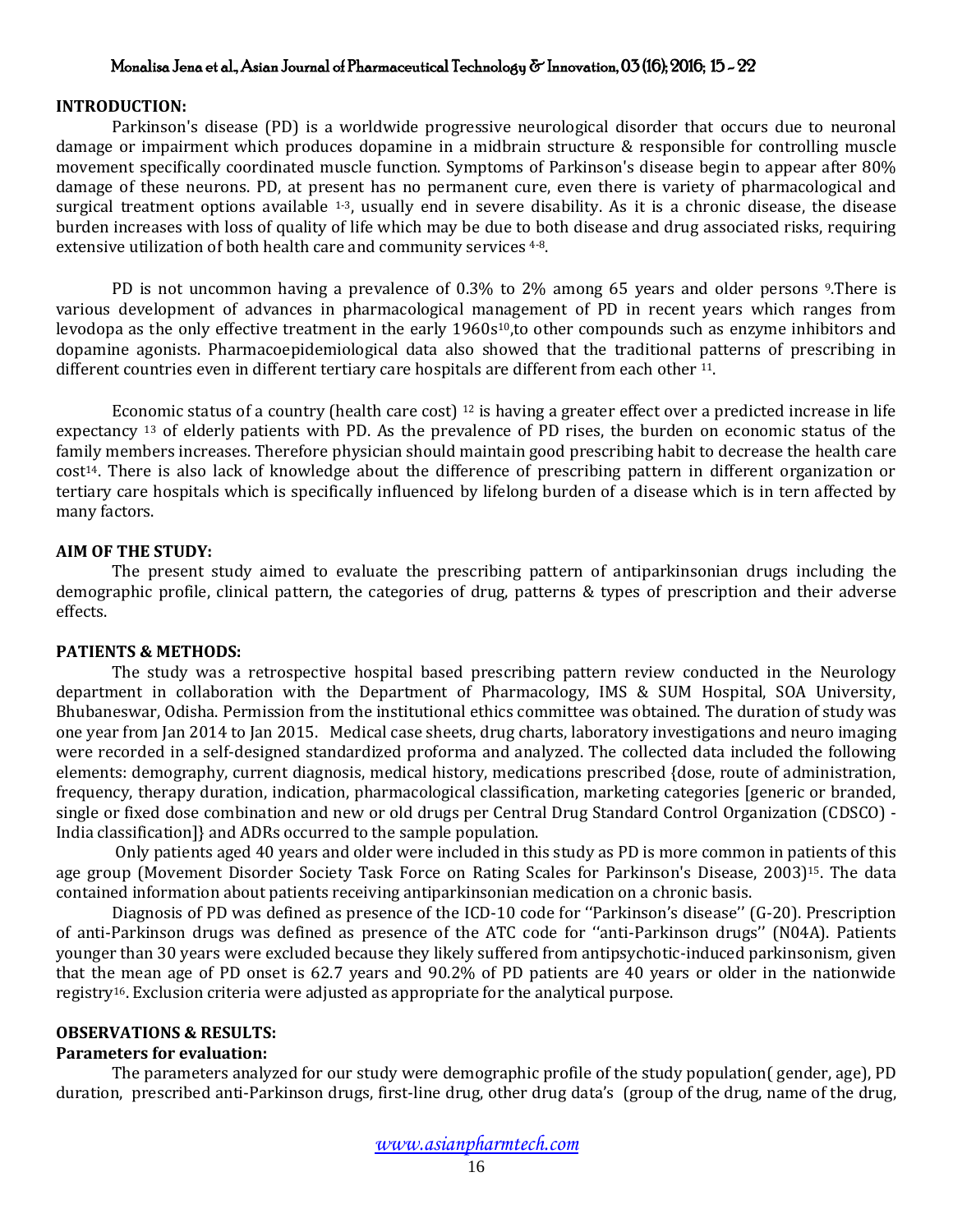mono or polytherapy, number of drugs per prescription, formulation) and associated adverse drug reactions with the prescribed group of drugs.

A total of 462 patients were prescribed nine types of antiparkinsonian products, with 148(32.1%) of the patients being females and 314(67.9%) being males (Table 1). This gives a male to female ratio of 2.12:1. The average age of the patient population was 59.3±8.5 years. The reason for the decline in the number of patients beyond the age of 70 years could be due to mortality or low life expectancy in developing countries like India. The age of our study population varied from 41 to 93 years. A majority (97.9%) of patients were between 51-80 years of age. About 63% patients were in the age group 51-70 years at the onset of disease. The mean age at the onset of disease was 56.3±9.2 years. There was no statistically significant difference in the mean age of onset of the disease between males and females. The mean duration of disease was 3.92±3.28 years.

|                  | Table 1: Demographic profile analysis of the study population diagnosed with Parkinson's disease: n= 462 |                                                    |  |
|------------------|----------------------------------------------------------------------------------------------------------|----------------------------------------------------|--|
|                  | $[m-314, f-148(2.12:1)]$                                                                                 |                                                    |  |
| $A - 2 - 2 - 12$ | $M - L - L - L$                                                                                          | $E_{\text{max}}$ and $E_{\text{max}}$ and $\theta$ |  |

| Age in years | Male with % | Female with % |  |
|--------------|-------------|---------------|--|
|              | 314(67.9)   | 148(32.1)     |  |
| 40-49        | 3(0.95)     | 1(0.67)       |  |
| $50 - 59$    | 133(42.3)   | 68(45.9)      |  |
| $60 - 69$    | 101(32.1)   | 46(31.08)     |  |
| $70 - 79$    | 52((16.5)   | 23(15.5)      |  |
| $80 - 89$    | 21(6.68)    | 8(5.4)        |  |
| $\geq 90$    | 4(1.2)      | 2(1.3)        |  |

The common presenting symptoms at the time of enrolment into study were tremor, bradykinesia, and rigidity. (Table 2)Duration or chronicity of PD was calculated from the month from official diagnosis until the last month of recorded treatment of PD.

| Table $E$ chineal Features of Farkinson 3 disease (H-T02)         |                        |  |
|-------------------------------------------------------------------|------------------------|--|
| <b>Clinical Features</b>                                          | Number of patients (%) |  |
| Rest tremor                                                       | 431(93.2)              |  |
| <b>Bradykinesia</b>                                               | 416(90.04)             |  |
| Rigidity                                                          | 403(87.2)              |  |
| Gait disturbances/ Postural instability                           | 226(48.9)              |  |
| Micrographia                                                      | 114(24.6)              |  |
| Masked facies (Hypomimia)                                         | 258(55.8)              |  |
| Reduced Eye blink                                                 | 180(38.9)              |  |
| Soft voice(Hypophonia)                                            | 149(32.2)              |  |
| Dysphagia                                                         | 88(19.04)              |  |
| Freezing                                                          | 45(9.7)                |  |
| Anosmia                                                           | 52(11.2)               |  |
| Sensory disturbances(e.g.-pain)                                   | 114(24.6)              |  |
| Mood disorder(e.g.-Depression)                                    | 92(19.9)               |  |
| Sleep disturbances                                                | 62(13.4)               |  |
| Autonomic disturbances (orthostatic hypotension, gastrointestinal | 118(25.5)              |  |
| disturbances, genitourinary disturbances, sexual dysfunction)     |                        |  |
| Cognitive impairment/ Dementia                                    | 42(9.09)               |  |
|                                                                   |                        |  |

| Table-2 Clinical Features of Parkinson's disease (n=462) |
|----------------------------------------------------------|
|----------------------------------------------------------|

Total Number of antiparkinsonian drugs prescribed to the study population was 2414. (Table 3) Number of antiparkinsonian drugs per prescription was 2.17. The drugs used in the management of PD were mainly dopamine precursors Levodopa alone and in combination with peripheral decarboxylase inhibitors (carbidopa). Independent of the antiparkinsonian drugs use profile (either monotherapy or combination therapy, Levodopa 1291(53.4%) was the most frequently prescribed category followed by Trihexyphenidyl 384(15.9%) and Amantadine 148(6.13%) (Table 2). The most frequently used combination therapy consisted of Levodopa + Dopa -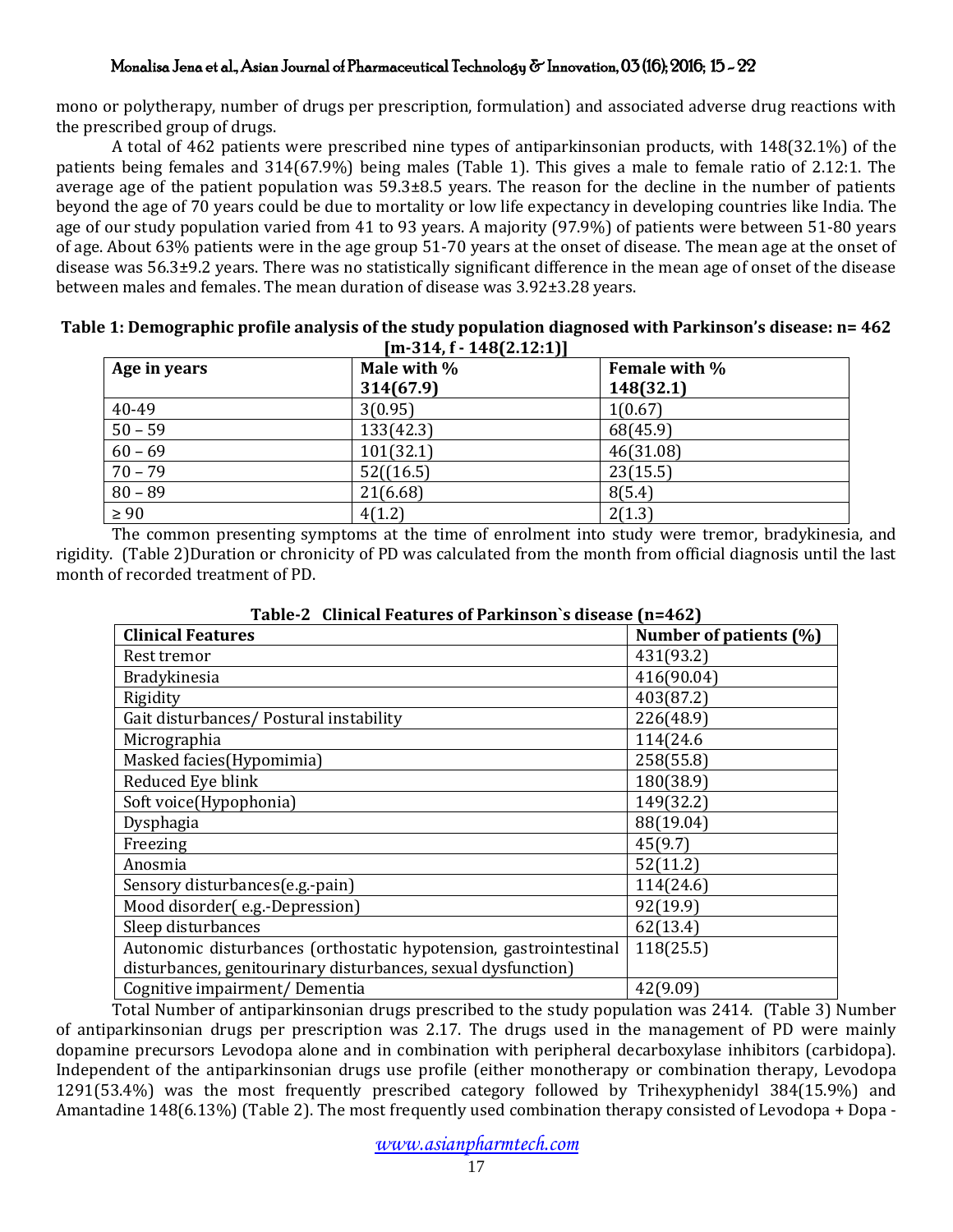decarboxlyase inhibitor 1291(53.4%) followed by Levodopa + COMT inhibitors 66(2.73%) of the prescribed drugs are from the Essential drug list (EDL). The second most common categories of drugs were the central anticholinergic agents, 384(15.9%) followed by dopamine agonists which included pramipexole and ropinirole 281 (11.6%).

| Table 3: Categories of antiparkinsonian drugs prescribed in our set up: [n=2414] |                                      |  |
|----------------------------------------------------------------------------------|--------------------------------------|--|
| Name of the drugs                                                                | No of prescriptions with percentages |  |
| Drugs acting on brain dopaminergic system                                        |                                      |  |
| Levodopa + Dopa -decarboxlyase inhibitor                                         | 1291(53.4)                           |  |
| Non ergot alkaloids: Pramipexole                                                 | 134(5.5)                             |  |
| Non ergot alkaloid: Ropinirole                                                   | 147(6.08)                            |  |
| Selective MAO B inhibitors: Selegiline                                           | 89(3.68)                             |  |
| Selective MAO B inhibitors: Rasagiline                                           | 108(4.47)                            |  |
| <b>COMT</b> inhibitors: Entacapone                                               | 47( (1.94)                           |  |
| Levodopa + COMT inhibitors                                                       | 66(2.73)                             |  |
| Glutamate (NMDA receptor)<br>antagonist<br><sub>or</sub>                         | 148(6.13)                            |  |
| Dopamine facilitator): Amantadine                                                |                                      |  |
| Drugs acting on brain cholinergic system                                         |                                      |  |
| Trihexyphenidyl,<br>anticholinergics:<br>Central                                 | 384(15.9)                            |  |
| Procyclidine                                                                     |                                      |  |

**Table 3: Categories of antiparkinsonian drugs prescribed in our set up: (n=2414)**

A total number of 2414 drugs (Table 4) were prescribed in 1108 prescriptions (number of prescriptions are more as compared to the total number of cases as the patients comes for follow up for number of times & drugs were changed or new drugs were added) and the average number of drugs per prescription was found to be 2.17. The number of fixed dose combination drugs prescribed was 1528.

# **Table 4: Analysis of prescriptions**

| Number of prescriptions                          | 1108 |
|--------------------------------------------------|------|
| Total no. of drugs prescribed                    | 2414 |
| Total no. of drugs prescribed through oral route | 2414 |
| Average no. of drugs prescribed per prescription | 2.17 |
| Number of fixed dose combinations                | 1357 |

Polypharmacy was seen in 996(89.9%) prescriptions as compared to 112(10.1%) prescriptions with monotherapy. (Table 5) Most of the polytherapy prescriptions consisted of triple therapy. Only 66 patients were administered with 4 drug therapy and even very less with five drug therapy i,e 18 patients.

**Table 5: Type of prescription**

| No. of prescription $(\% )1108$ |
|---------------------------------|
|                                 |
|                                 |
|                                 |
|                                 |

In our study group 103 patients developed 144 ADRs of various types. (Table 6).Some patients developed more than one ADR (11 patients developed 2 ADRs and 4 patients developed 3 ADRs). In most of the ADRs, the organ system affected was central nervous system & gastrointestinal system. The most common drug or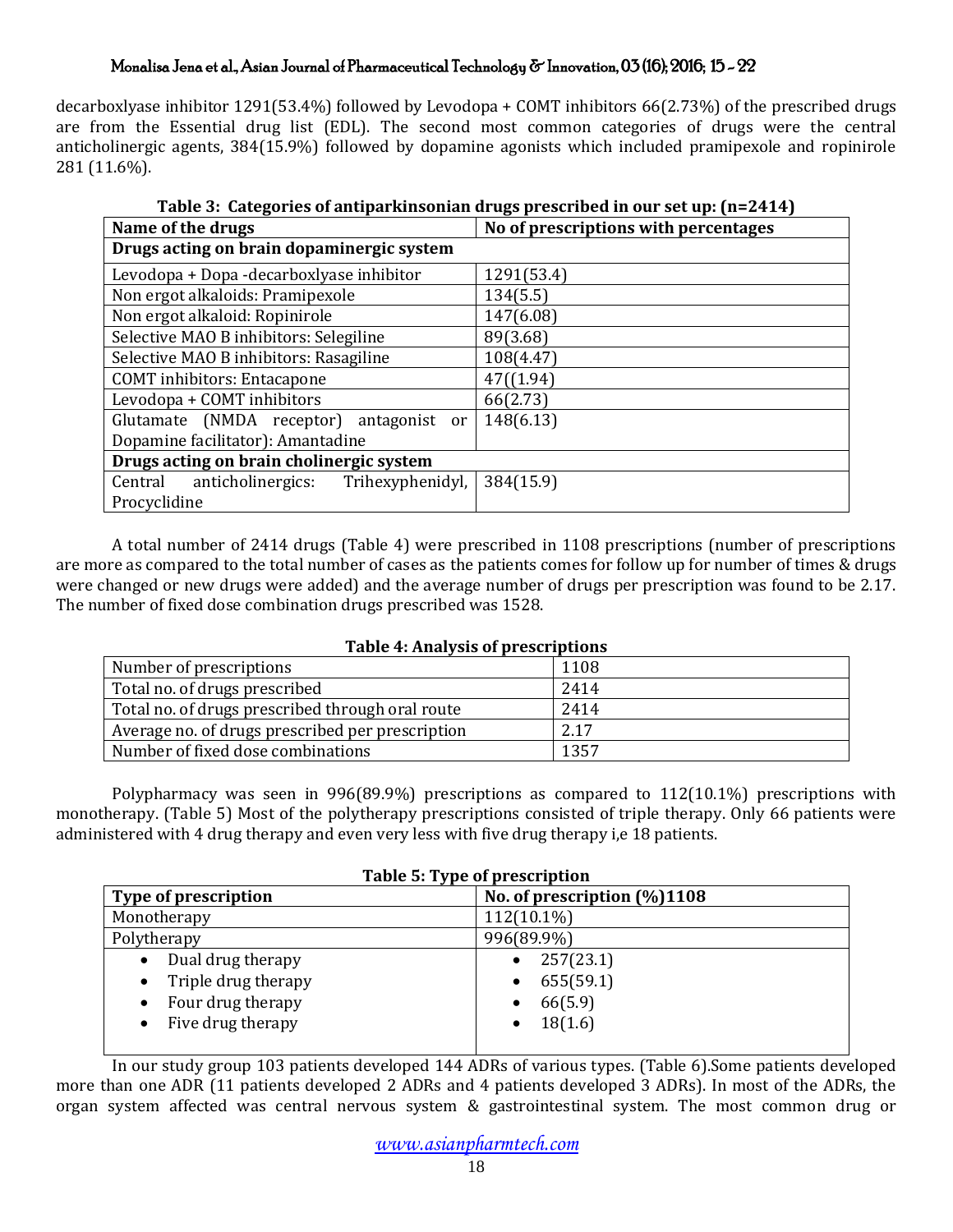combination of drugs implicated for ADRs were Levodopa + Dopa -decarboxlyase inhibitor (Carbidopa) (50.69%) followed by pramipexole, ropinirole (22.9%) and Central anticholinergics (14.58%).

| Name of the drugs                                                                      | No (% of all ADRs, | Side effects                                                                                                                                                                                                                                       |
|----------------------------------------------------------------------------------------|--------------------|----------------------------------------------------------------------------------------------------------------------------------------------------------------------------------------------------------------------------------------------------|
|                                                                                        | $n=144(31.1\%)$    |                                                                                                                                                                                                                                                    |
| Levodopa + Dopa<br>$\sim$<br>decarboxlyase inhibitor<br>(Carbidopa)                    | 73(50.69)          | orthostatic<br>vomiting,<br>Nausea,<br>hypotension,<br>off effect, dose related dyskinesia,<br>wearing<br>syndrome,<br>dopamine<br>dysregulation<br>impulse<br>control disorders                                                                   |
| Non ergot alkaloids:<br>Pramipexole,<br>Ropinirole                                     | 33(22.9)           | Nausea, vomiting, constipation, dizziness, fatigue,<br>somnolence (sleepiness), dry mouth, muscle<br>spasms, peripheral edema, dyskinesia, orthostatic<br>hypotension, hallucination, cognitive impairment,<br>sedation, impulse control disorders |
| MA <sub>0</sub><br>Selective<br>$\bf{B}$<br>inhibitors:<br>Selegiline,<br>Rasagiline   | 3(2.08)            | Increased dyskinesia, postural<br>hypotension,<br>dizziness, nausea, headache, insomnia, stomatitis,<br>dyspepsia headaches, joint pain                                                                                                            |
| inhibitors:<br>COMT<br>Entacapone                                                      | 2(1.3)             | vomiting, orthostatic<br>hypotension,<br>Nausea,<br>increased dyskinesia, diarrhea, abdominal pain,<br>back pain, constipation                                                                                                                     |
| COMT<br>Levodopa<br>$+$<br>inhibitors(Entacapone)                                      | 3(2.08)            | Nausea, vomiting, wearing off effect, dose related<br>dyskinesia                                                                                                                                                                                   |
| Glutamate<br>(NMDA)<br>receptor) antagonist or<br>Dopamine facilitator):<br>Amantadine | 9(6.25)            | Livido reticularis, weight gain, dry mouth,<br>constipation, ankle swelling, cognitive dysfunction,<br>dizziness, hallucinations.                                                                                                                  |
| Central<br>anticholinergics:<br>Trihexyphenidyl,<br>Procyclidine                       | 21(14.5)           | Cognitive impairment, confusion, hallucinations,<br>urinary dysfunction, dryness of mouth, nausea,<br>blurred vision, nervousness                                                                                                                  |

**Table 6: Spectrum of suspected ADRs noted: n =**144 ADRs in 103 patients

# **DISCUSSIONS:**

Many studies have shown that Parkinson's disease is more common in men than women  $17$ ,  $18$  which corroborates with our study showing 148(32.1%) and 314(67.9%) males suffered from PD with a male to female ratio of 2.12:1. But our study differs from two Japanese studies which have shown a female prevalence in PD 19, 20. Another study conducted in France showed no significant difference between males and females <sup>21</sup>. The possible cause for this may be the neuroprotective properties of female steroid hormones, or alternatively gender differences in exposure to environmental and occupational risk factors or gender-specific genetic influences <sup>22, 23</sup>. It has been previously well described that gender differences in the risk of developing PD & concluded that higher incidence rates in males, particularly in the oldest age groups 23.

The common presenting symptom during our study period was tremor, bradykinesia, and rigidity similar to other studies <sup>24, 25, 26</sup>. However, 25 % of patients with PD never develop tremor. <sup>24</sup> Resting tremors in PD is usually a supination-pronation tremor, asymmetric, and most prominent in the distal part of an extremity, lost during sleep, reduced in action, and worsened by excitement, anxiety, or apprehension. Bradykinesia, referring to slowness of movements with difficulties in initiating and maintaining motions, and rigidity, characterized by increased resistance to passive stretch of skeletal muscles, are less common than rest tremor but are still frequently seen at onset of PD.

In this study, we examined trends of anti-Parkinson drugs prescribed to PD patients from January 2014 to 2015 in our hospital, and found that L-dopa was the most frequently used and was prescribed to more than half of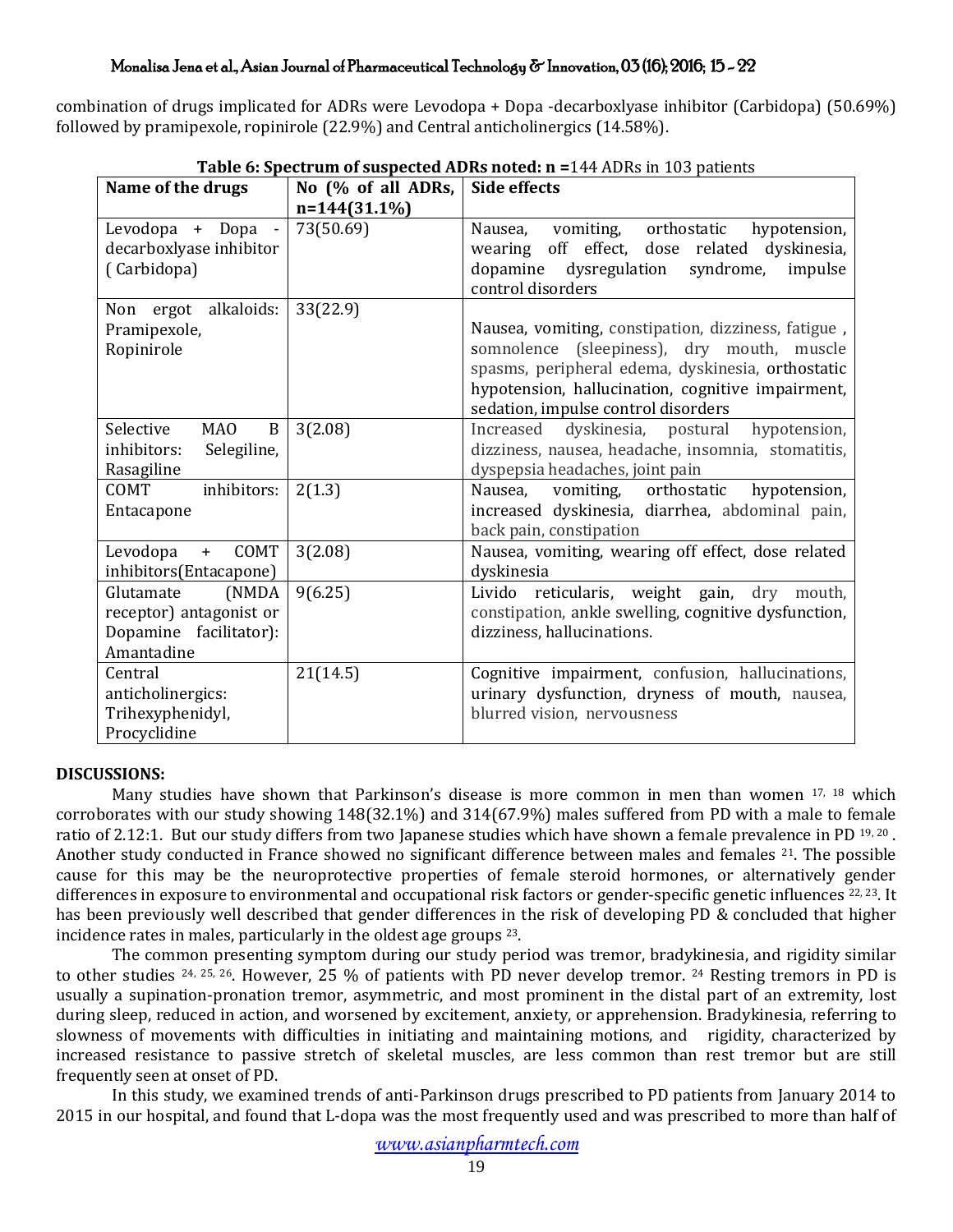the patients during the study period which is similar to various other studies  $27.$ ]While the introduction of new non-ergot agents may have reduced the prescription of ergot agents, it had little influence on the prescription of Ldopa. The majority of antiparkinsonian products dispensed were combination drugs containing levodopa with a decarboxylase inhibitor and some with a COMT-inhibitor as well which ultimately reflected that levodopa is considered the gold standard treatment of Parkinson's disease and similar to the study by Singh *et al.,* 2007& Stern, 2001 <sup>28, 29</sup>. In general practice, neurologists are not keen to prescribe anticholinergics for the treatment of PD as first-line treatment modalities due to their limited efficacy and neuropsychiatric side effects 30, 31, 32 similar to our study (Central anticholinergics; 14.58%).But in some studies it was seen that, anticholinergics were prescribed around 30% of new PD patients as first line therapy, and were used in approximately 30% of all PD patients in this study <sup>27</sup>. The second most dispensed group of drugs were the anticholinergic agents (15.9%), Trihexiphenydyl, Procyclidine followed by dopamine agonists (11.58%)which included pramipexole and ropinirole of the total number of antiparkinsonian products dispensed dissimilar to the study of Gaida *et al* 2014 <sup>33</sup> which depict that second most prescribes group of drugs were dopamine agonists 39.80% followed by anticholinergic agents 9.20% .[ 33] The MAO-B inhibitor selegiline & rasagiline (8.15%) and the anti-viral agent amantadine only made up 6.13% similar to the study of Gaida *et al* 2014 <sup>33</sup>. Bromocriptine is not the choice of dopamine agonist as there is plenty availability of pramipexole and ropinirole. A guideline for the treatment of Parkinson's disease published by the Scottish Intercollegiate Guidelines Network (2010) does not recommend the use of ergot derived dopamine agonists such as bromocriptine for the first line treatment of Parkinson's disease due to the risk of developing moderate to severe cardiac valvulopathy <sup>34</sup>.

Polypharmacy was commoner (89.9%) as compared to monotherapy (10.1%) in our study population which corroborates with other studies 35. Due to long chronic course of levodopa administration, the effect of levodopa wears off leading to fluctuations in the motor activities and abnormal involuntary movements like dyskinesia similar to various previous studies for which anticholinergics are added as adjuvant <sup>36</sup>. Dopamine agonist, COMT inhibitors and MAO-B inhibitors were also added to levodopa carbidopa regimen in patients who developed these phenomena 37. In our study, dopamine agonist or COMT inhibitors were added in patients who developed end dose wearing off.

103 patients reported 144 ADRs in our study which was less as compared to other studies due to lack of awareness of self reporting of ADRs 38. According to WHO scale for the causality assessment of suspected adverse drug reaction, all were classified as "possible." The number of ADRs was significantly higher among patients receiving combination therapy as compared to monotherapy. Dyskinesia & other motor disturbances were the most common adverse effects due to levodopa similar to other studies <sup>39</sup>; Levodopa preparations lead in the long term to the development of motor complications characterized by involuntary movements called dyskinesias and fluctuations in the response to medication 40. When this occurs, PD patients change rapidly from stages with good response to medication and few symptoms ("on" state) to phases with no response to medication and important motor symptoms ("off" state). <sup>40</sup> For this reason, levodopa doses are kept as low as possible while maintaining functionality. Incidence of dyskinesia decreased with decreasing the dose of levodopa and addition of another agent <sup>41</sup>.

Dopamine agonists produce significant, although mild, side effects including somnolence, hallucinations, insomnia, nausea, and constipation 40. Sudden onset of sedation & sleep was reported with pramipexole similar to previous studies may be due to dysregulating dopaminergic input to the brain's reticular activating system, which controls sleep and arousal <sup>42</sup>.Dyskinesias with dopamine agonists are rare in younger patients, but along other side effects, more common in older patients 43. MAO-B inhibitors improve motor symptoms and delay the need of taking levodopa when used as monotherapy in the first stages of the disease, but produce more adverse effects and are less effective than levodopa.

CONCLUSION:

A very few studies have been published regarding the epidemiology, utilization pattern and adverse drug reaction monitoring of drugs used in the management of Parkinson's disease in India. This study provides a basic knowledge about the drug prescribing pattern and also the adverse reactions to the drugs prescribed for PD. A vast study and analysis is required for extrapolating the results of our study with larger study population and longer duration of study period involving multiple follow up assessment to draw a concrete treatment strategy and also providing a safe drug and dosing schedule for patients receiving antiparkinson drugs.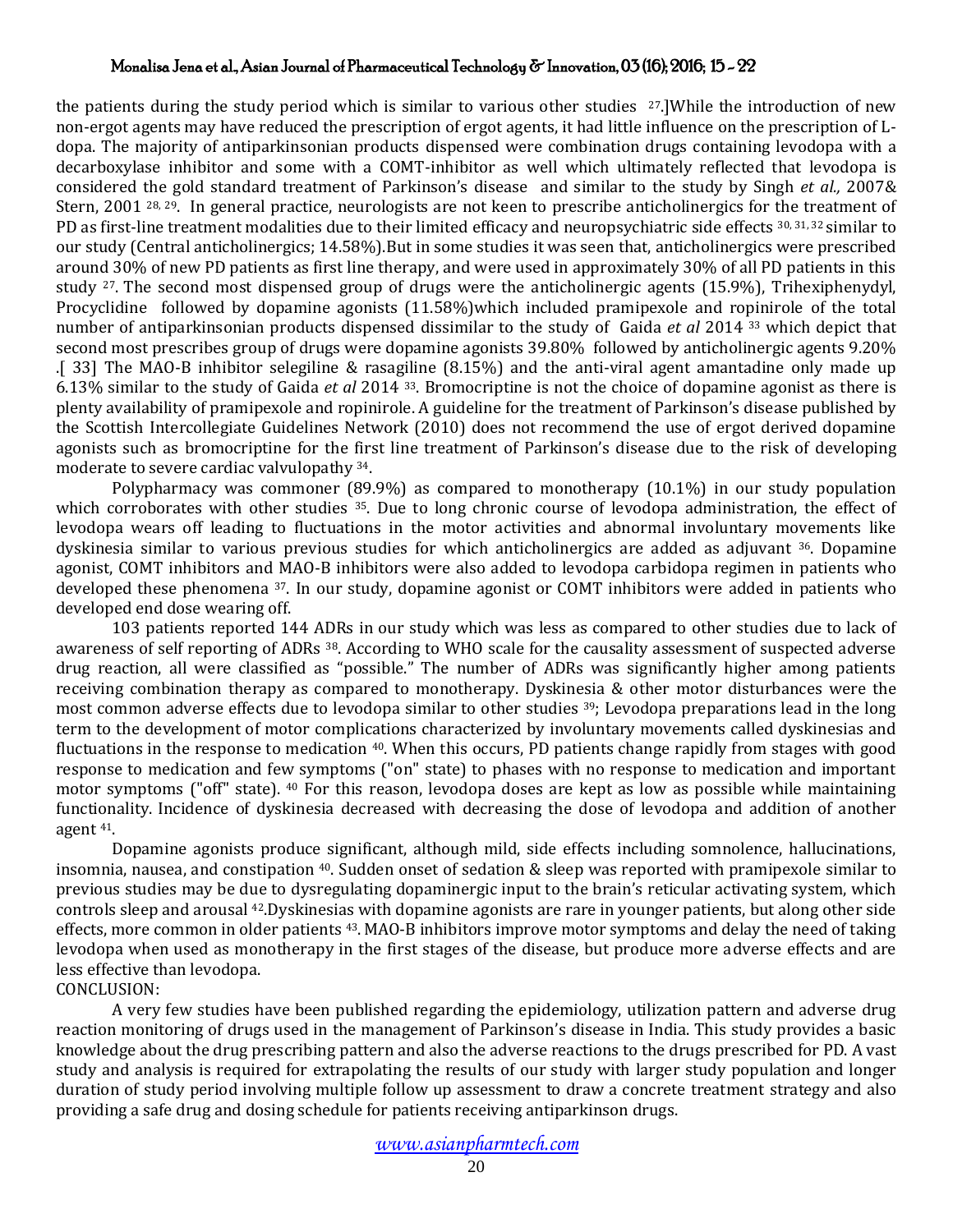# **REFERRENCES:**

- 1. Olanow CW, Watts RL, Koller WC: An algorithm for the management of Parkinson's disease: treatment guidelines. Neurology 2001, 56(Suppl 5):S1-S88.
- 2. Goetz CG, Koller WC, Poewe W, et al.: Management of Parkinson's disease: an evidence-based review. Mov Disord 2002, 17(Suppl 4):S1-S166.
- 3. Bergamasco B, Abbruzzese G, Albanese A, et al.: Guidelines for the treatment of Parkinson's Disease 2002. Neurol Sci 2003, 24(Suppl 3):S157-S164.
- 4. Singer E: Social costs of Parkinson's disease. J Chronic Dis 1973, 26:243-254.
- 5. Rubinstein LM, Chrischilles EA, Voelker MD: The impact of Parkinson's disease on health status, health expenditures, and productivity. Estimates from the National Medical Expenditure Survey. Pharmacoeconomics 1997, 12:486-498.
- 6. Parashos SA, Maraganore DM, O'Brien PC, Rocca WA: Medical services utilization and prognosis in Parkinson's disease: a population-based study. Mayo Clin Proc 2002, 77:918-925.
- 7. Van den Eeeden SK, Nelson LM, Tanner CM: First year resource utilization among Parkinson's disease patients and matched controls in a managed care setting. Neurology 1998, 50:A374.
- 8. Hagell P, Nordling S, Reimer J, Grabowski M, Persson U: Resource use and costs in a Swedish cohort of patients with Parkinson's disease. Mov Disord 2002, 17:1213-1220.
- 9. von Campenhausen S, Bornschein B, Wick R, et al. Prevalence and incidence of Parkinson's disease in Europe. Eur Neuropsychopharmacol. 2005;15(4):473–490.
- 10. Anden NE, Carlsson A, Kerstell J, et al. Oral L-dopa treatment of parkinsonism. Acta Med Scand. 1970; 187(4):247–255.
- 11. Rosa MM, Ferreira JJ, Coelho M, Freire R, Sampaio C. Prescribing patterns of antiparkinsonian agents in Europe. Mov Disord. 2010; 25(8):1053–1060.
- 12. Winter Y, Balzer-Geldsetzer M, von Campenhausen S, et al. Trends in resource utilization for Parkinson's disease in Germany. J Neurol Sci. 2010; 294(1–2):18–22.
- 13. Cohen JE. Human population: the next half century. Science. 2003; 302(5648):1172–1175.
- 14. Vossius C, Gjerstad M, Baas H, Larsen JP. Drug costs for patients with Parkinson's disease in two different European countries. Acta Neurol Scand. 2006; 113(4):228–232.
- 15. The Unified Parkinson's Disease Rating Scale (UPDRS): status and recommendation. [Movement Disorder](http://www.ncbi.nlm.nih.gov/pubmed/?term=Movement%20Disorder%20Society%20Task%20Force%20on%20Rating%20Scales%20for%20Parkinson%27s%20Disease%5BCorporate%20Author%5D)  [Society Task Force on Rating Scales for Parkinson's disease.](http://www.ncbi.nlm.nih.gov/pubmed/?term=Movement%20Disorder%20Society%20Task%20Force%20on%20Rating%20Scales%20for%20Parkinson%27s%20Disease%5BCorporate%20Author%5D) [Mov Disord.](http://www.ncbi.nlm.nih.gov/pubmed/12815652) 2003 Jul;18(7):738-50
- 16. Taniguchi A, Yugo N, Yutaka N, Kuzuhara S. An analysis of application form of Parkinson's disease provided by the specific disease treatment research program of Ministry of Health, Labour and Welfare of Japan [in Japanese]. Clin Neurol 2008; 48: 106–113.
- 17. Fargel M, Grobe B, Oesterle E, Hastedt C, Rupp M. Treatment of Parkinson's disease: A survey of patients and neurologists. Clin Drug Invest, 2007; 27:207-218.
- 18. Miller IN, Cronin-Golomb A. Gender differences in Parkinson's disease: Clinical characteristics and cognition. Mov Disord, 2010; 25:2695-2703.
- 19. Kimura H, Kurimura M, Wada M, Kawanami T, Kurita K, Suzuki Y, Katagiri T, Daimon M, Kayama T, Kato T. Female preponderance of Parkinson's disease in Japan. Neuroepidemiology, 2002; 21:292-296.
- 20. Kusumi M, Nakashima K, Harada H, Nakayama H, Takahashi K. Epidemiology of Parkinson's disease in Yonago city, Japan: Comparison with a study carried out 12 years ago. Neuroepidemiology, 1996; 15:201- 207.
- 21. Tison F, Dartigues JF, Dubes L, Zuber M, Alperovitch A, Henry P. Prevalence of Parkinson's disease in the elderly: A population study in Gironde, France. Acta Neurol Scand, 1994; 90:111- 115.
- 22. Shulman LM (2007) Gender differences in Parkinson's disease. Gend Med 4:8–18
- 23. Taylor KS, Cook JA, Counsell CE. Heterogeneity in male to female risk for Parkinson's disease. J Neurol Neurosurg Psychiatry 2007; 78: 905–906
- 24. Hughes AJ, Daniel SE, Lees AJ. The clinical features of Parkinson's disease in 100 histologically proven cases. Adv Neurol1993; 60:595–599